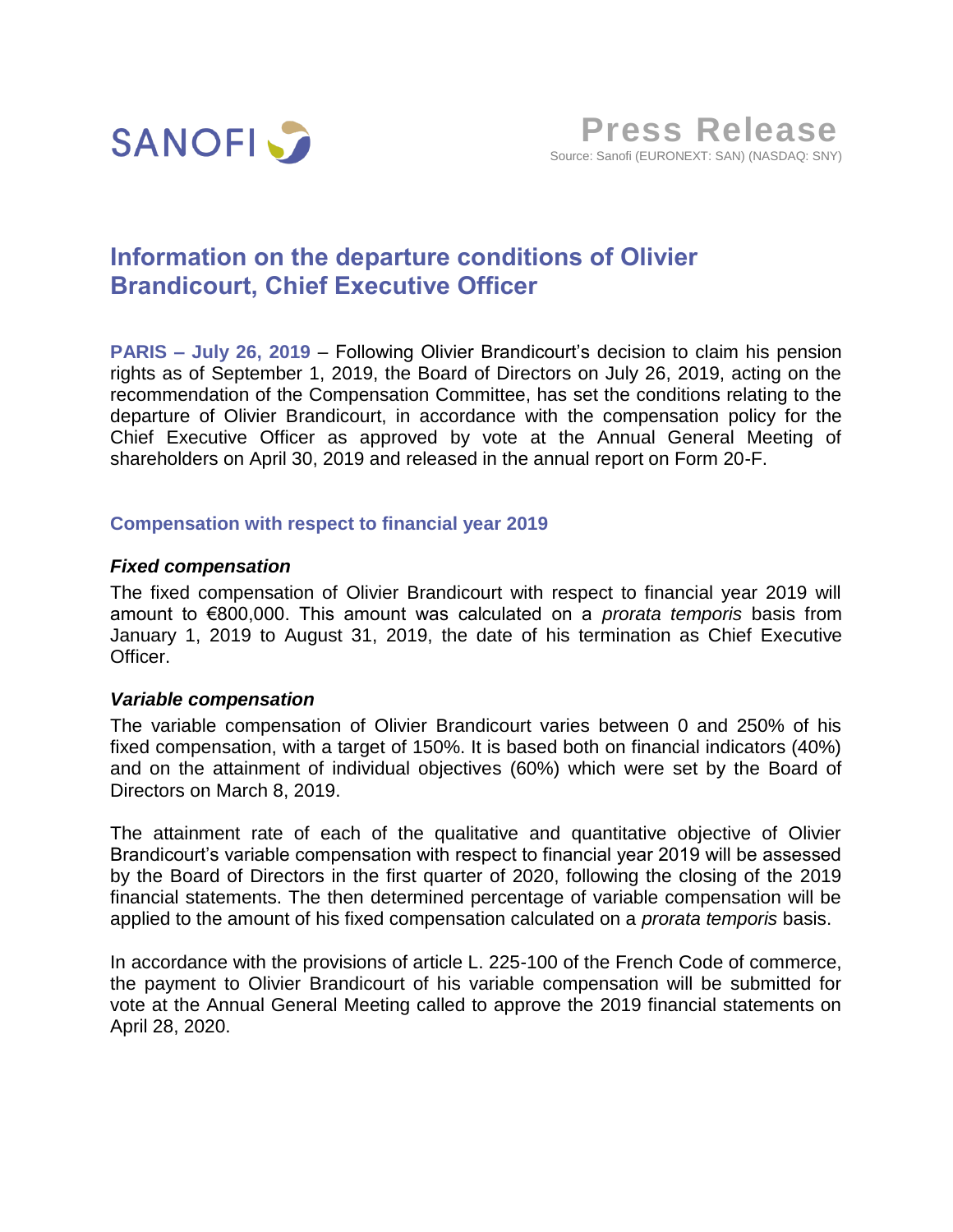## **Top-up Pension with respect to the top-up pension plan**

The Chief Executive Officer is entitled to participate in the Sanofi top-up pension plan falling within the scope of article L. 137-11 of the French Social Security Code, as described more extensively in the Sanofi annual report on Form 20-F.

Provided he is entitled to his pension at a full rate on September 1, 2019 and meets the conditions of the supplementary pension plan, Olivier Brandicourt will receive a top-up pension based on the contingent rights acquired through August 31, 2019.

It is reminded that since January 1, 2017, as approved by vote at the Annual General Meeting on May 10, 2017, the acquisition of contingent rights under the supplementary pension plan is subject to a performance condition related to the attainment rate of the variable portion of the Chief Executive Officer's compensation.

The estimated amount of the top-up pension as of December 31, 2018 is €491,445. The final value of the top-up pension will be calculated after the Board of Directors has assessed the attainment of variable compensation performance conditions for 2019 and has confirmed the additional rights acquired through August 31, 2019.

In accordance with the compensation policy for the Chief Executive Officer, the payment of this top-up pension is separate from any other termination benefit or non-compete indemnity.

#### **Outstanding equity-based compensation plans**

In accordance with the compensation policy for the Chief Executive Officer which provides for a retention of rights in case of retirement, the Board of Directors has confirmed that Olivier Brandicourt will retain his rights to the stock option and performance share awards that are still subject to vesting conditions.

As a reminder, the stock options and performance shares initially awarded remain subject to the other conditions of the plans, including the performance conditions and the non-compete undertaking.

#### **About Sanofi**

Sanofi is dedicated to supporting people through their health challenges. We are a global biopharmaceutical company focused on human health. We prevent illness with vaccines, provide innovative treatments to fight pain and ease suffering. We stand by the few who suffer from rare diseases and the millions with long-term chronic conditions.

With more than 100,000 people in 100 countries, Sanofi is transforming scientific innovation into healthcare solutions around the globe.